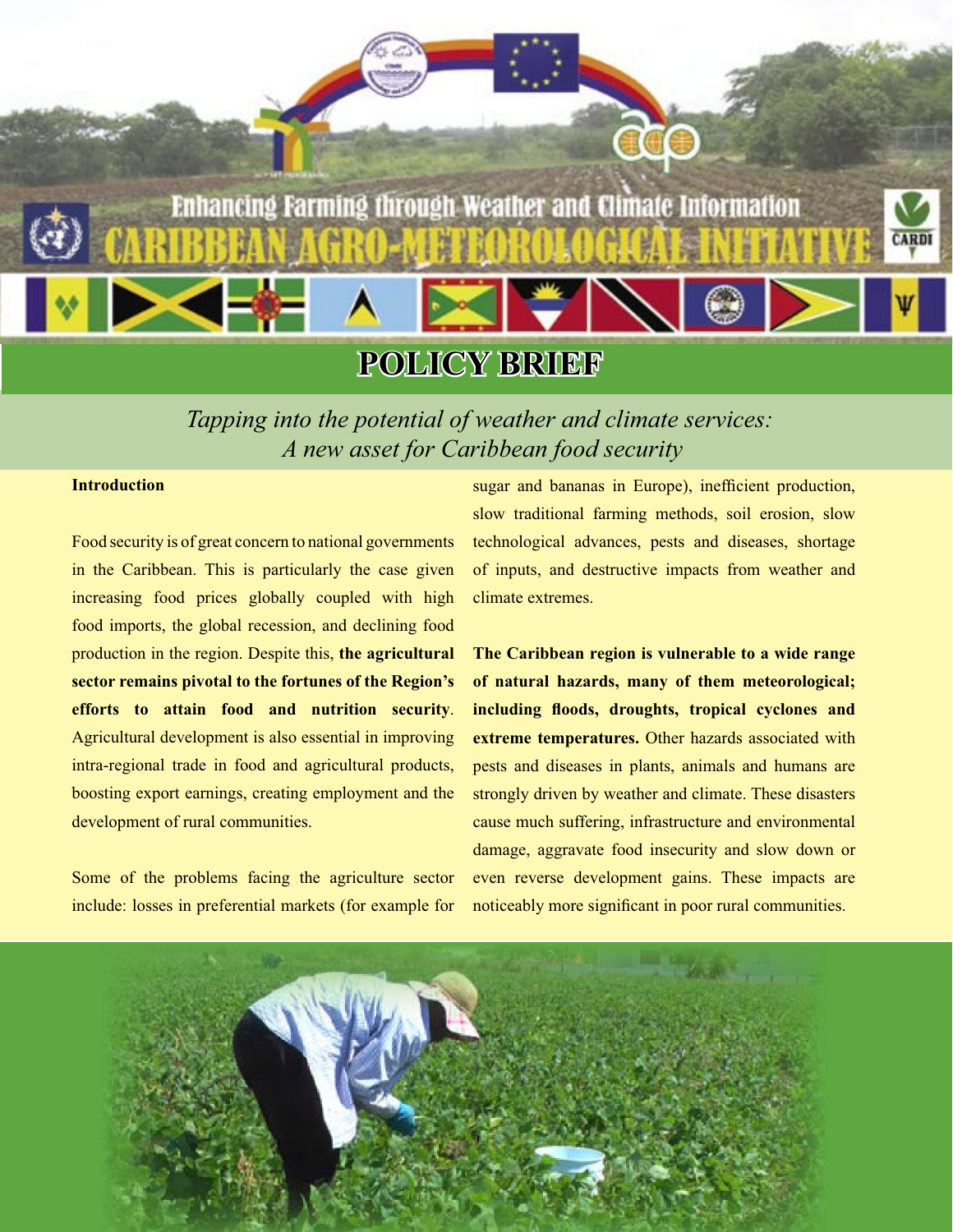## **Summary of Key Points and Recommendations**

| <b>Key Points</b>                                                                                                                                                                                                                                                            | Recommendation                                                                                                                                                                                                                                                                                                                                       |
|------------------------------------------------------------------------------------------------------------------------------------------------------------------------------------------------------------------------------------------------------------------------------|------------------------------------------------------------------------------------------------------------------------------------------------------------------------------------------------------------------------------------------------------------------------------------------------------------------------------------------------------|
| Sufficient competent staff at the National<br>Meteorological Services (NMS), dedicated to<br>agro-meteorology, is necessary to deliver<br>information requested<br>by farmers<br>and<br>extension officers.                                                                  | Adequate Human Resources and structural<br>changes at NMS that support weather and<br>climate services for agriculture.<br>Financial resources for developing competent<br>staff to deliver agrometeorological services.                                                                                                                             |
| In a changing climate it is imperative that<br>Extension agents be better equipped to<br>advise farmers on issues related to weather,<br>climate and climate change.                                                                                                         | Support specialised training for staff<br>0t<br>Agricultural<br>Extension<br><b>Services</b><br><i>in</i><br>agrometeorology.                                                                                                                                                                                                                        |
| Collaboration<br>data<br>(meteorological,<br>and<br>biological, soil, management) sharing among<br>ministries,<br>meteorological<br>agricultural<br>services, water, statistical, environmental and<br>other related agencies is critical for success.                       | Policies and protocols put in place within and<br>between government, statuary departments<br>and research institutions that encourage<br>collaboration, data sharing and centralizing of<br>agrometeorological data.                                                                                                                                |
| Continued sensitisation of farmers, rural<br>community groups, and the general public to<br>the importance of weather and climate<br>information in farming and the interpretation<br>of relevant weather and climate products in<br>support of decision making is critical. | Farmers forums to continue, led by the<br>NMSs, particularly just prior to the beginning<br>of the wet/hurricane and dry seasons.<br>and television<br>Radio<br>programmes<br>and<br>newspaper articles<br>can<br>be<br>used<br>to<br>supplement the awareness.                                                                                      |
| Appropriate<br>means of dissemination of<br>weather and climate information that ensure<br>that farmers are reached, and are presented<br>in a language that farmers can understand;<br>needs greater attention.                                                             | Pursue a robust Strategy for Communication<br>the<br>assistance<br>communication<br>with<br><sub>of</sub><br>specialists, at the national<br>and<br>regional<br>efficient<br>effective<br>levels, ensuring<br>and<br>dissemination of information.                                                                                                   |
| There is a paucity of data needed for the<br>development and application of statistical,<br>crop, irrigation and pests and diseases<br>models. Information from such models is<br>critical to decision and policy making.                                                    | Financial<br>available for<br>made<br>resources<br>maintained<br>adequate,<br>well<br>observation<br>networks of higher spatial density that include<br><b>Automatic Weather Stations.</b><br>Particular emphasis should be placed on<br>enhancing the quality and detail of biological<br>information.                                              |
| National Tri-partite committees, made up of<br>meteorologists,<br>extension<br>officers<br>and<br>farmers as core groups, have been formed<br>that would oversee and support sustainability<br>of the activity begun under CAMI.                                             | <b>The</b><br>committee should<br>ratified<br>be<br>by<br>government and report to the Ministry of<br>Agriculture,<br>particularly<br>times<br>at<br><b>of</b><br>threatening weather and climate conditions.<br>These committees can be either expanded<br>to, or play an advisory to role of Disaster Risk<br>Reduction Committees in Agriculture. |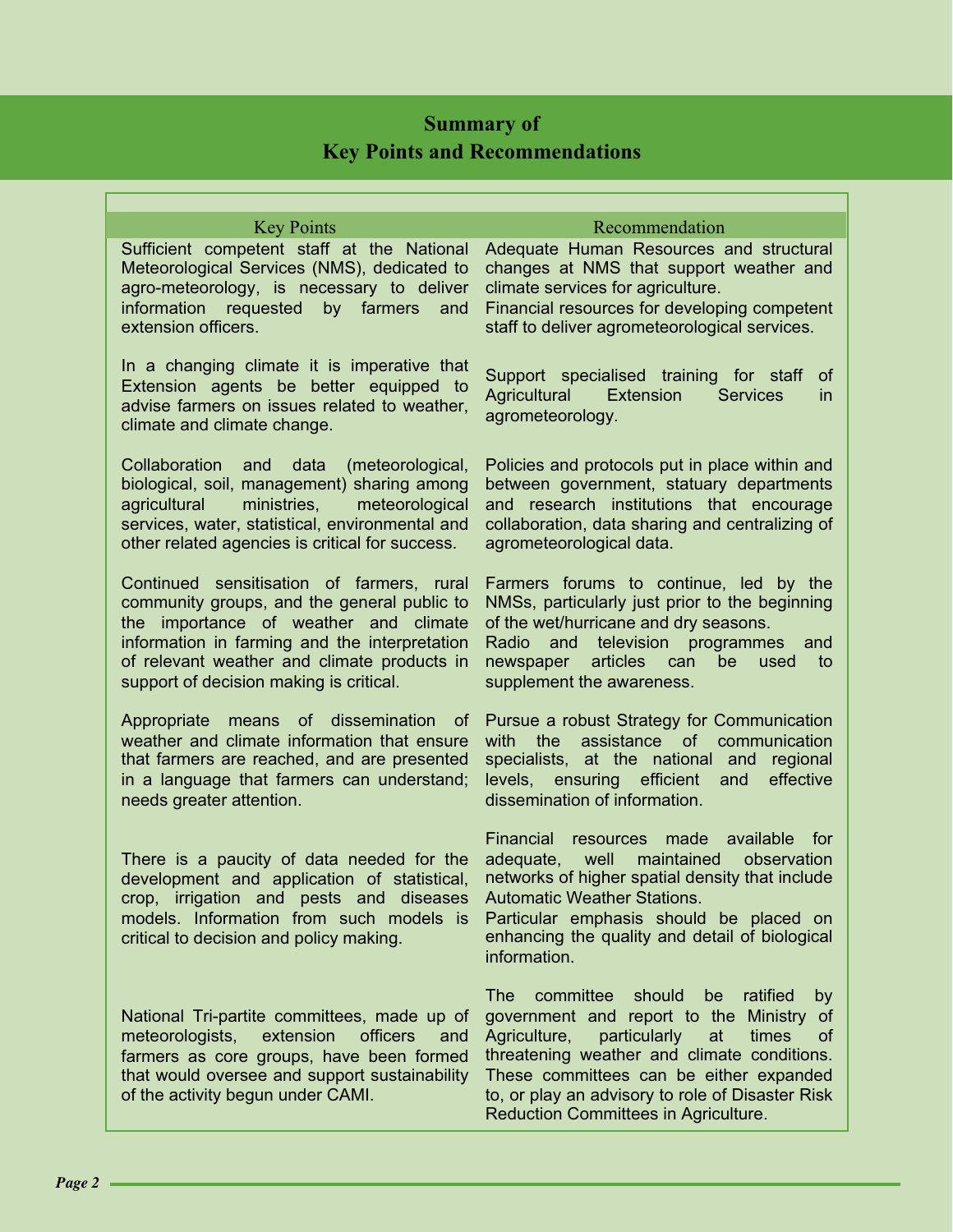Driven by the CAMI philosophy, this policy brief will examine:

- The enhancement of data collection. management, sharing and dissemination
- Capacity Building needs
- The use of models and statistics for farming
- The provision of Higher Resolution Information
- **Strengthening Communications**

Most importantly, the brief provides recommendations for further action to reduce agricultural risks due to weather and climate threats.



*Hurricane Sandy crossing eastern Jamaica on 24 October, 2012*

In 2004, due to Hurricane Ivan, Grenada's agricultural sector suffered almost US\$40 million in losses with damage to the nutmeg industry, affecting the approximately 30,720 persons (about 30% of its population) it directly and indirectly employed (OECS 2004). Rainfall variability often results in droughts and floods with significant impacts on agricultural production. In a region where rain-fed agriculture still dominates, any reduction in rainfall during the growing season below what is normal can have negative consequences for agriculture. Farrell et al (2010) reported that drought in 2009 to 2010 was the most severe in decades causing crop and livestock losses, increases in food prices, reduction in export of some commodities like bananas, and increased pumping costs for irrigation. On the other hand, flooding also results in major and frequent losses: for example, in Guyana in 2005, flooding resulted in 59.5 % GDP in total losses with US \$55 million from agriculture alone (ECLAC 2005), which was followed by another flood event the next year (ECLAC 2006). Hence, it is important to raise the awareness of the farming community in the Caribbean region to such weather- and climate-related impacts, and to products and services that could reduce their vulnerability and associated risks.



*Flooded fields in Guyana in 2005*

**Research has suggested that, in the future, the Caribbean is very likely to warm,** which trends have suggested is already occurring. The region is also **likely**, particularly in the Greater Antilles during the summer, **to experience reduced rainfall and more frequent droughts, accompanied by more frequent episodes of high intensity rainfall which can lead to flooding. Recent research has also suggested that the annual number of category 4 and 5 hurricanes occurring in the North Atlantic is likely to increase.** These, combined with rising temperatures and sea levels expose regional agriculture to greater risk.

*Research has suggested that, in the future, the Caribbean is very likely to warm, and is likely to experience reduced rainfall and more frequent droughts, accompanied by more frequent episodes of high intensity rainfall which can lead to flooding. Recent research has also suggested that the annual number of category 4 and 5 hurricanes occurring in the North Atlantic is likely to increase.*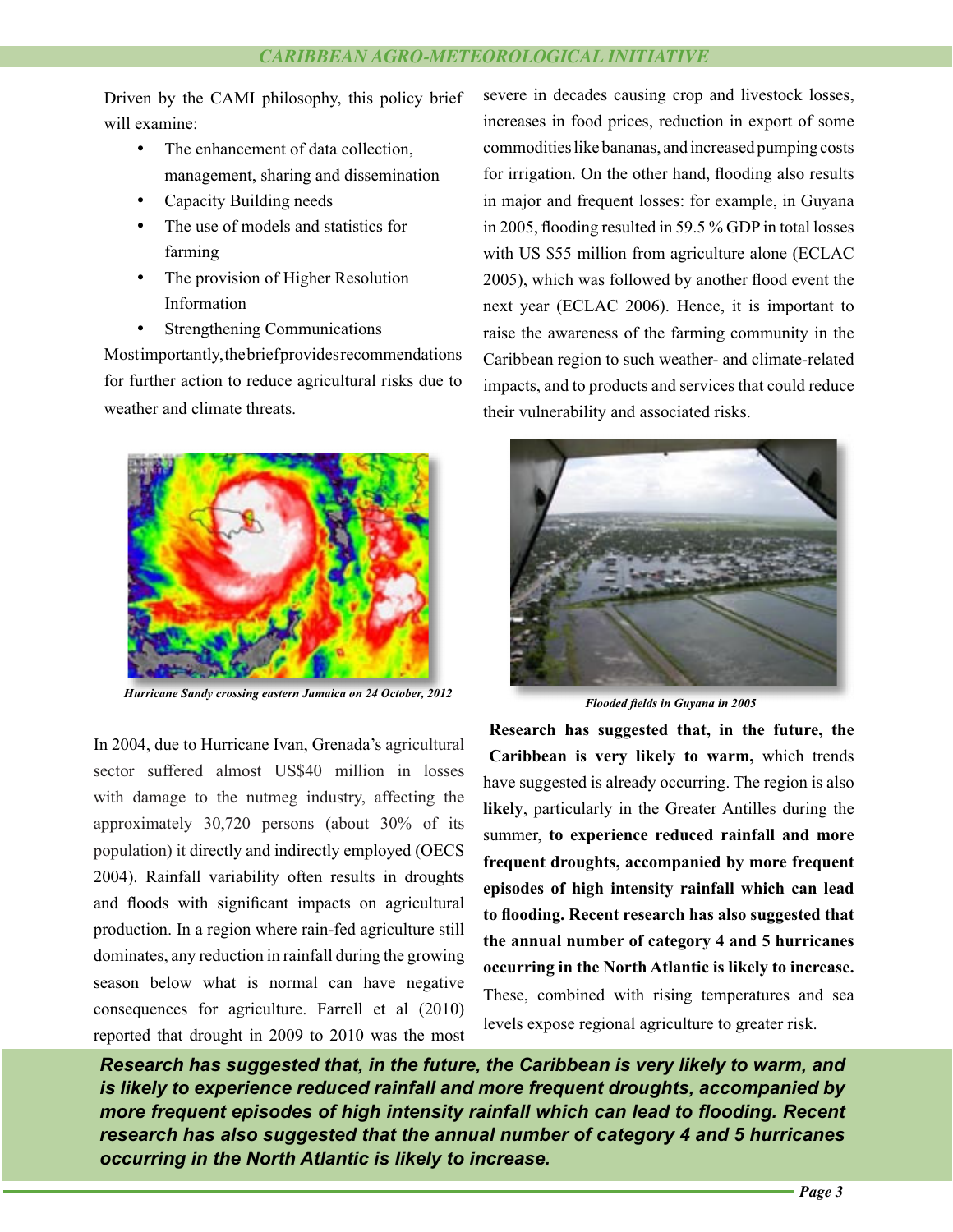A framework to maximize the agrometeorological contribution to regional sustainable economic development

The Caribbean Agrometeorological Initiative (CAMI) was funded by the European Union through the Science and Technology Programme of the African, Caribbean and Pacific Group of Countries' (ACP). CAMI was launched in February 2010 by the Caribbean Institute for Meteorology and Hydrology (CIMH) and the following partners: Caribbean Agricultural Research and Development Institute (CARDI), the World Meteorological Organization (WMO) and ten National Meteorological Services of CARICOM states (www.cimh.edu.bb/cami).

The overarching objective of CAMI was to increase and sustain agricultural productivity at the farm level in the Caribbean region through improved applications of weather and climate information, using an integrated and coordinated approach. This was specifically done through:

- 1. provision of relevant climate information,
- 2. predictions on seasonal rainfall and temperature,
- 3. support for improved irrigation management,
- 4. the development of strategically selected weather-driven pest and disease models,
- 5. use of crop simulation models,
- 6. training of staff of National Meteorological Services (NMS) and two relevant regional research institutions
- 7. the staging of forums for farmers and Agriculture Extension officers to begin dialogue and assist them in interpreting information and products.



**Enhancing data collection, management, sharing and dissemination** 

There are many sources of meteorological, biological and soil data in the individual countries. An integrated science like agrometeorology requires the use of all these types of data, which must therefore be available to those performing the analyses and developing agrirelated products.

Through another project, Rescue and Digitization of Meteorological and Hydrological Data, executed by CIMH and funded by the Caribbean Development Bank; focus has been placed on improving the archiving, sharing and dissemination of weather, climate and water-related data. The value of the wide expanse of weather and climatic data was made clear, such that it can offset operational costs. However, for research and information and product development, like those needed in agriculture, data must be made available with some restrictions on use and provision to a third party.

**It is also important to record data at resolutions and locations appropriate for farm production.** Traditionally in the Caribbean, rainfall and other weather data was recorded at plantations, suggesting the importance placed on such information by the colonial powers. There are now fewer stations in operation. The loss of these stations must be halted, and in fact should be enhanced by the use of the relevant Automatic sh Weather Station sensors in these locations, which have We the added benefit of recording data at fine time scales in digital formats. Resources should also be made in available to maintain existing stations. In most, if not av all the countries, data are recorded by public and private al entities outside the Meteorological Services.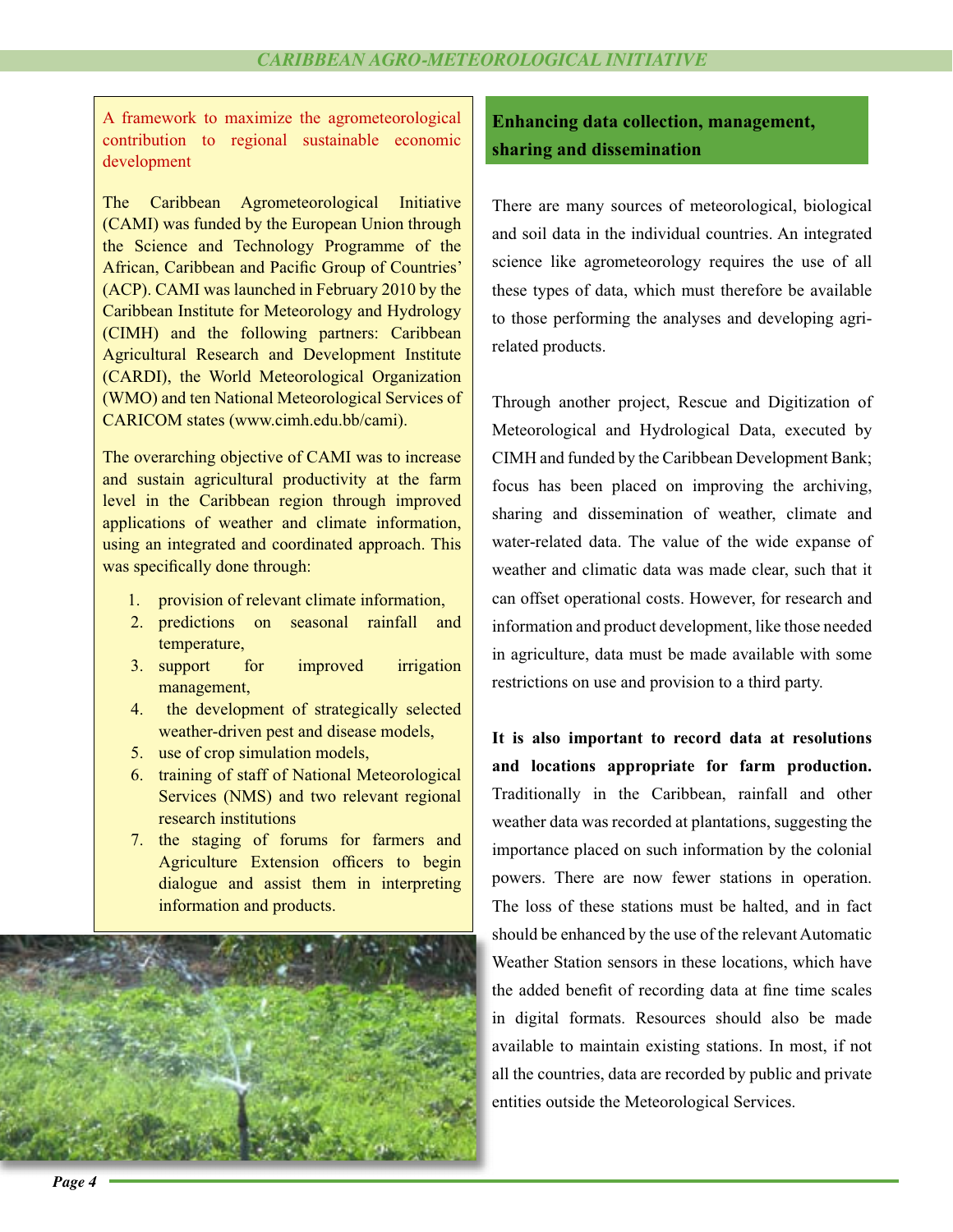### *CARIBBEAN AGRO-METEOROLOGICAL INITIATIVE*

Efforts must be made by such entities to share their data so that the relevant applications for the benefit of the public can be made. There should also be national and regional centralised databases for agrometeorological data. The benefit of modern technology is such that data can be easily transmitted to central databases and readily converted for the relevant applications.



*Automatic weather station*

Even though there has been particular emphasis here on making weather and climate data more available for farming, as indicated earlier, the provision of biological and soil data is also critical. In more recent decades, there appears to be much less emphasis placed on collection of crop, pest, pathogen and soil data, necessary for the models used in the region. Important biological data include infection severity, number of damaged plants, number of insects in the cases of pests and diseases; and phenology, leaf area, economic and biomass yields in the case of crop simulation modeling. Data on soil would involve soil class/type, available water capacity, readily available water, and soil nutrient composition. Data on management practices are also important. Such data include plant density, amount and timing of fertilizer applied, and method of irrigation. The examples presented here are far from exhaustive. There must be much greater effort and strategic planning for the enhancement of the data collection and databases. Protocols must also be established for the collection and dissemination of these data types as well.

## **Capacity Building: Training and Human Resources are necessities.**

Given the small size of the countries in the Caribbean, human resources is limited, particularly those trained to provide weather and climate services and applications. However, through a concerted regional approach, such services could be made available to the farming community.

Capacity building has begun, and must continue, in areas such as estimating evapotranspiration and irrigation requirements, pests and diseases modeling, crop growth and development simulation, climatic data analyses, and weather and seasonal climate forecasting and their applications to agriculture. Training must also continue for farmers in the interpretation of weather and climate information.



*Statistical Climatology Training Workshop*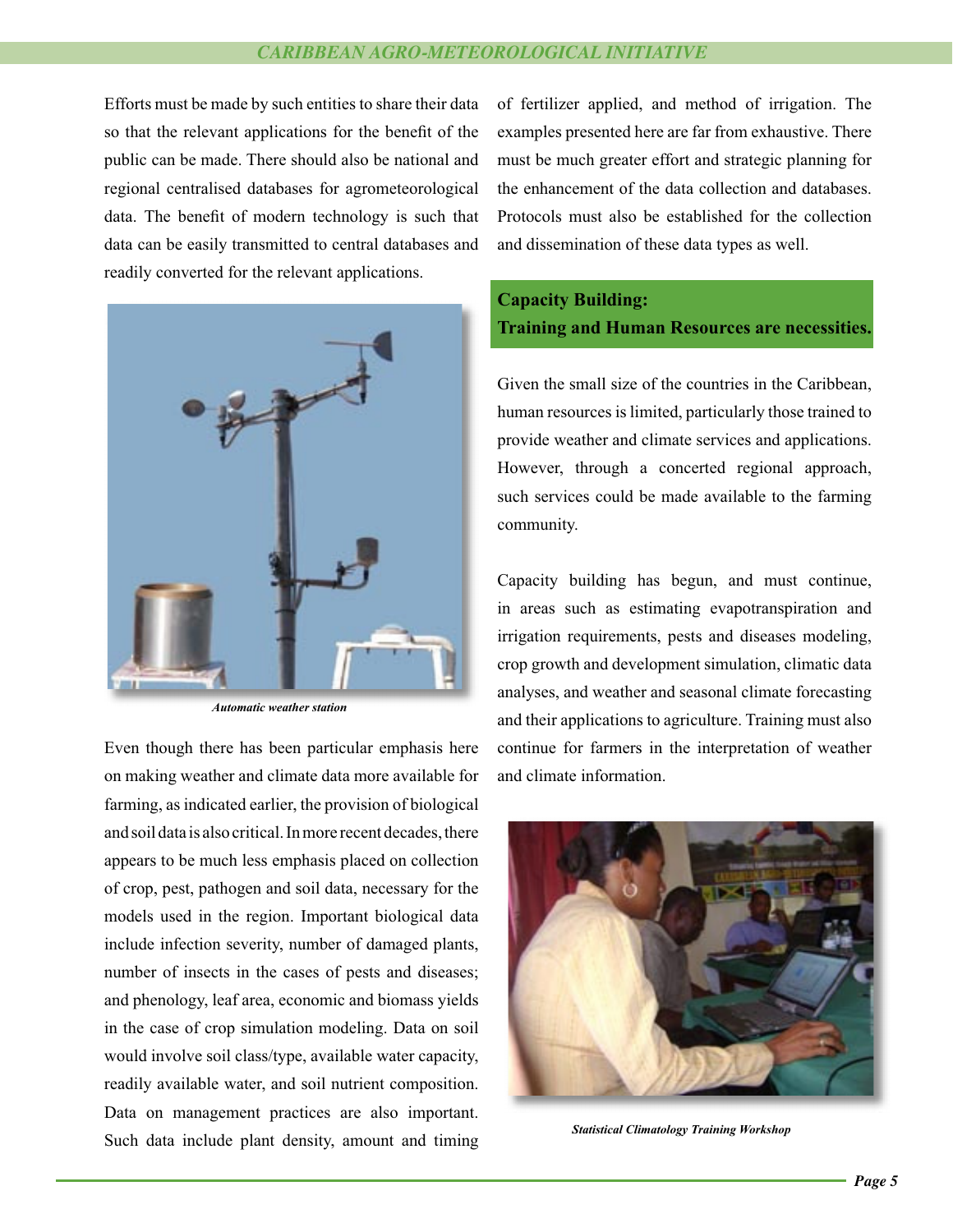**National Meteorological Services need to make structural changes that exhibit a thrust toward providing weather and climate services for national development, including information for sectors such as agriculture, water and disaster management.**

One of the major capacity needs is trained, competent staff in agrometeorology or applied meteorology within the National Meteorological Services to deliver products to stakeholders. In order for this to be realised, many of the National Meteorological Services need to make requisite changes to their structure. A possible new approach to structural change could exhibit a thrust toward providing weather and climate services for national development. This would include information for sectors such as agriculture, water and disaster management.

Another consideration for the future is to place greater emphasis on farmers' responses to or mitigation of potential yield-compromising weather and climate conditions. For example, what can a farmer do to reduce risks when a season of excessive rainfall is predicted? Besides irrigation requirements what preparatory steps can be taken when a drought or dry spell is predicted? Considering a future under a changed climate, what are some of the means of adaptation?



*Row covers and greenhouses as adaptation options to climate variability and change*

Agriculture Extension Officers, even though becoming a rare breed in tropical agriculture, have been providing important advice and support for farmers. However, it was found that most of these officers are ill-equipped to provide important advice with respect to weather and climate issues. In an era of changing climate and increased weather and climate risk, advice on these issues is becoming increasingly important. Caribbean Extension Officers must therefore be made better equipped through training in relevant aspects of agrometeorology.

# **equipped to provide important advice with respect to weather and climate issues.**

### **The use of models and statistics to aid farmers**

National Meteorological Services are encouraged to do more with their data than just store and disseminate. Statistical methods facilitate information availability on dry spell probabilities, rainfall return periods, rainfall and temperature extremes and detection of climate trends. With this work, informed decision making at varying time and geographical scales are now possible. The trend analyses can corroborate (or refute) the notions of already-experienced climate changes. CAMI and other regional research efforts do illustrate upward temperature trends in recent decades. **Externsion Officers, are ill-**<br> **adviced the conduction Control emportant advice with the extension officers, are ill-<br>
<b>are append to provide important advice with Meteorological Services**<br>
and Meteorological Services<br>
a

If such experiences of climate changes are verified through statistical analyses, the question that comes to mind is "What are the implications of such projections on the agriculture sector. Results from crop simulation models suggest that yields of important crops in the region are likely to decline, threatening the livelihood security of farmers and food security of the region.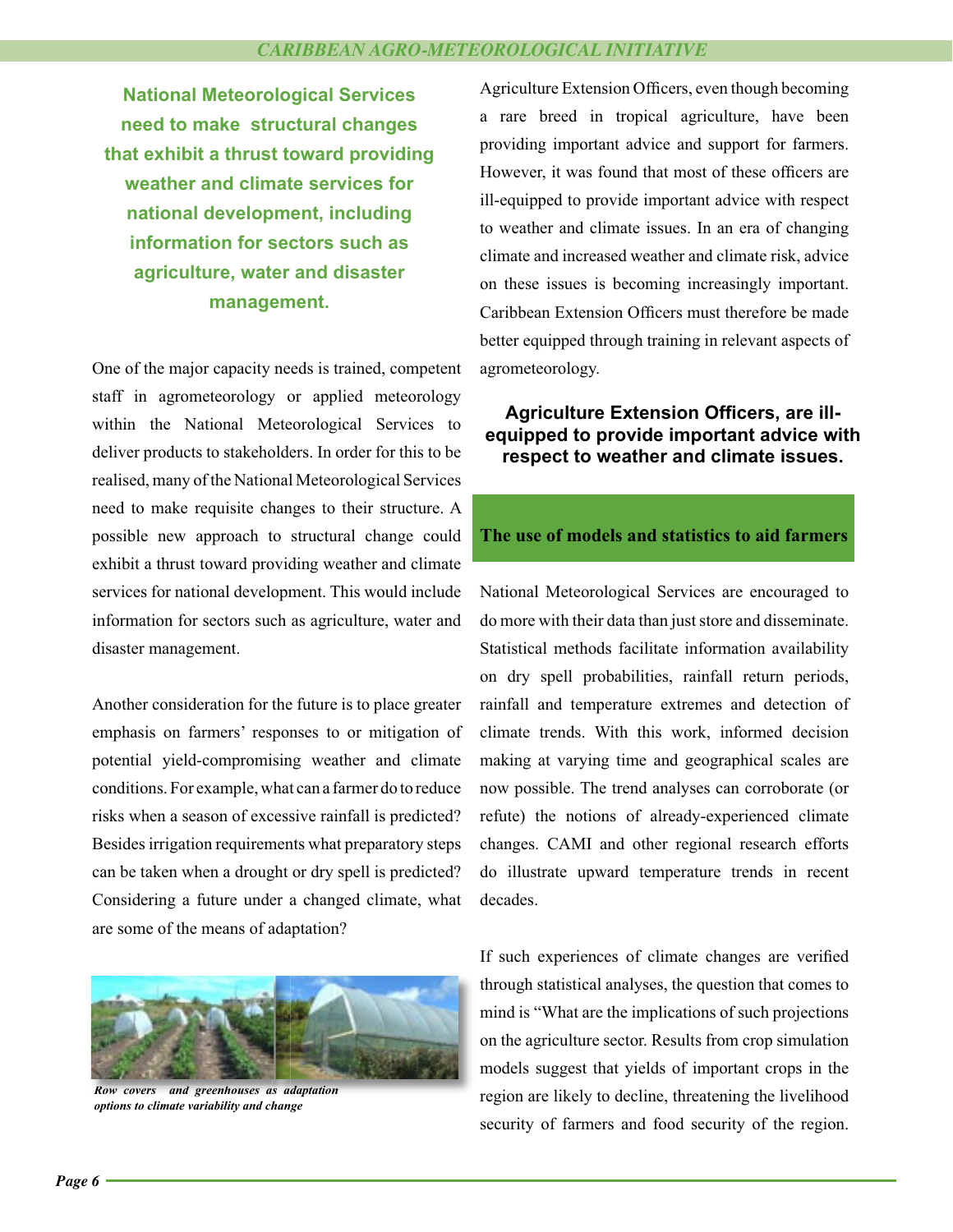However, with information from such models, farmers can decide on species and varieties to plant in different agroclimatic zones, while maximising natural and financial resources at their disposal. What is also possible is the assessment of genetic traits that would allow better adaptation to future conditions, thus maintaining a satisfactory level of production, while efficiently managing critical resources such as water.

Major disaster risks are created by the prevalence of crop and animal pests and diseases, the initiation and development of which are also driven by weather and climatic conditions. Information on the likely development or spread of organisms will be an asset in crop protection, with an added benefit of reducing chemical input costs, as applications would be done as needed. What about future risks from these organisms? Certainly, pests and diseases models can be used to assess future risks due to climate change.

In presenting model output, utilisation of Geographical information Systems (GIS) is also critical. Areal analyses and illustration of geographical differences in exposure, vulnerability and risks are important to decision and policy making. Future training in GIS solutions for National Meteorological Services would be a great asset.

### **Provision of Higher Resolution Information.**

Requests for higher-resolution and timely climate information and forecasts came clearly from the farming community. These often require a denser network of meteorological instruments and greater allocation of resources to cover the many agro-climatic zones. Farmers and extension officers have highlighted the paucity of weather and climate information from agricultural areas, which would be more applicable to their operations. Higher–resolution data acquired from a denser network of stations will provide more relevant output from the many statistical, crop simulation and pests and diseases models earlier discussed. These would be more valuable to farmers and Extension Officers.

As an example of provision of higher resolution forecasts, in response to a call by Jamaican farmers for such forecasts, the Jamaican Meteorological Service developed a web portal to meet this need (*http://agrilinksja.com/*). As one can imagine, this information also serves beyond agriculture. This needs to be extrapolated across the region, but the dedicated, trained resources must be allocated.



*Probability of 15 day dry spells during August to October in Northern Guyana using GIS Technology.*



*Jamaica weather forecast regions.*